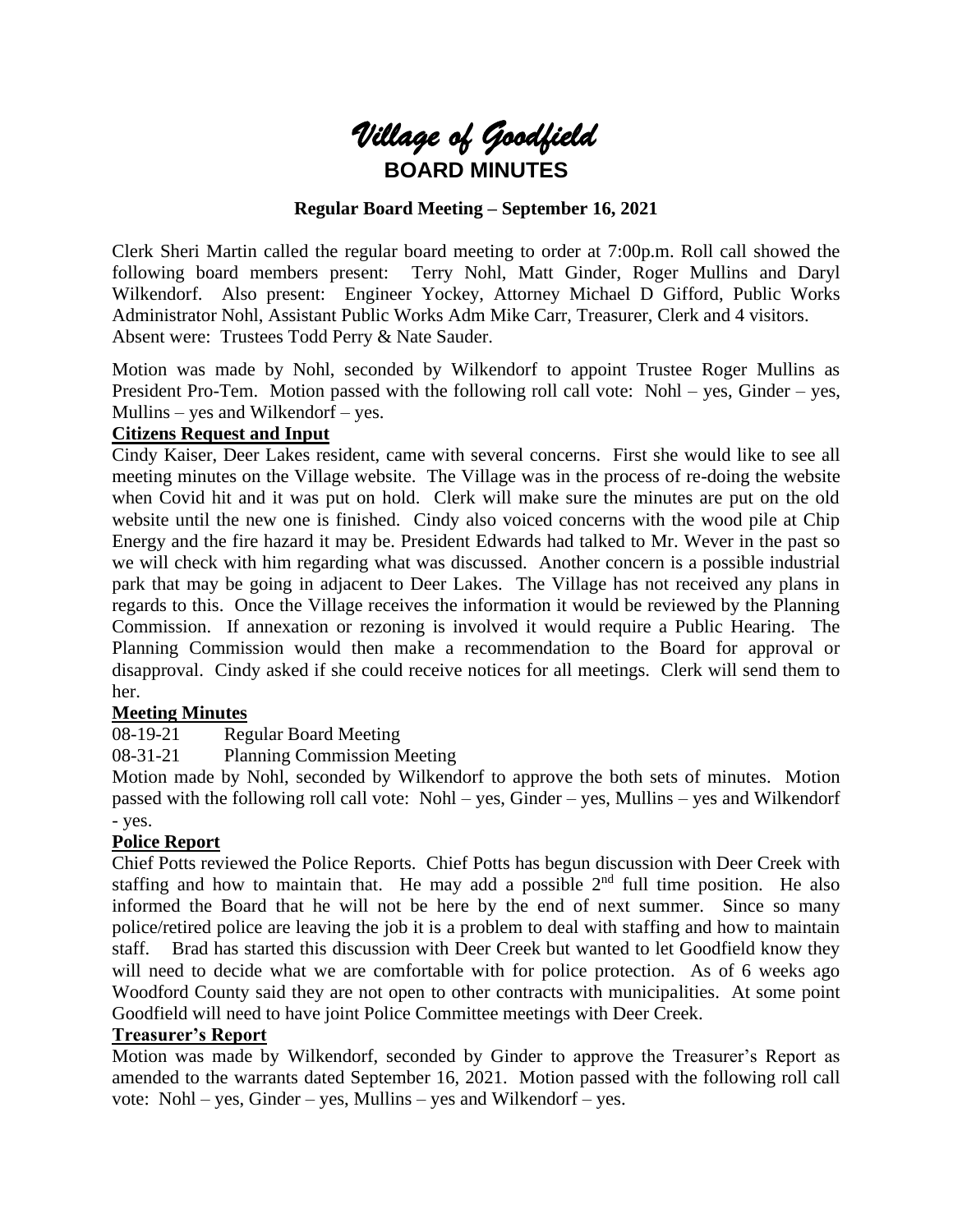## **Warrants/Accounts Payable**

Motion was made by Nohl, seconded by Wilkendorf to approve the payment of bills as listed on warrants dated:

| $09-14-21$ | \$40,737.10 |
|------------|-------------|
| $09-03-21$ | \$11,437.31 |

Motion passed with the following roll call vote:  $Nohl - yes$ , Ginder – yes, Mullins – yes and Wilkendorf – yes.

# **Transfers**

Motion was made by Ginder, seconded by Nohl to approve the following transfers:

- \$31,777.11 from O&M Checking to General Fund Checking
- \$50,000.00 from General Fund Money Market to General Fund Checking
- \$ 4,000.00 from General Fund Money Market to Building Fund Money Market
- \$ 0.00 from O&M Checking to O&M Money Market
- \$ 7,500.00 from O&M Checking to Pledged Revenue (Bond Pmt)
- \$ 0.00 from TIF Fund to General Fund Checking
- \$ 0.00 from Bond Repayment Fund to General Fund Checking

Motion passed with the following roll call vote: Nohl – yes, Ginder - yes, Mullins – yes and Wilkendorf – yes.

# **Payment of outstanding invoices upon request of Village Engineer**

# None.

## **PUBLIC WORKS ADMINISTRATOR/VILLAGE ENGINEER REPORT**

For the project at the park with CNH & Eureka College all brush has been cleared and trees identified to come out. First planting day is September 23. The first year it will look like weeds, 2<sup>nd</sup> year it will bloom.

IDOT is planning to resurface Rte. 150 from East of Deer Creek to the McLean County line. Start date is set for 9-17-21.

Engineer Yockey said we still need to go over storm sewer maps.

Both towers have been inspected at no cost. PWA Nohl and Engineer Yockey need to discuss the areas that are dry – that are where it can peel, etc.

# **WATER TREATMENT PLANT/DISTRIBUTION SYSTEM** None.

**SEWER TREATMENT PLANT/COLLECTION SYSTEM** None.

**SANITARY SEWER COLLECTION SYSTEM ISSUES** None.

## **ATTORNEY REPORT**

Attorney Gifford heard from Leo Ghantos, Dr Merheb's attorney, Attorney Gifford cannot call Dr. Merheb but President Edwards will call him.

TIF re-imbursement status is the attorney for the school district said he is too busy with COVID issues to review right now. County said they will follow the school districts lead. New tax payments are out and the cell tower property has inadvertently left out by the county. Everyone has numbers and we are just waiting to hear.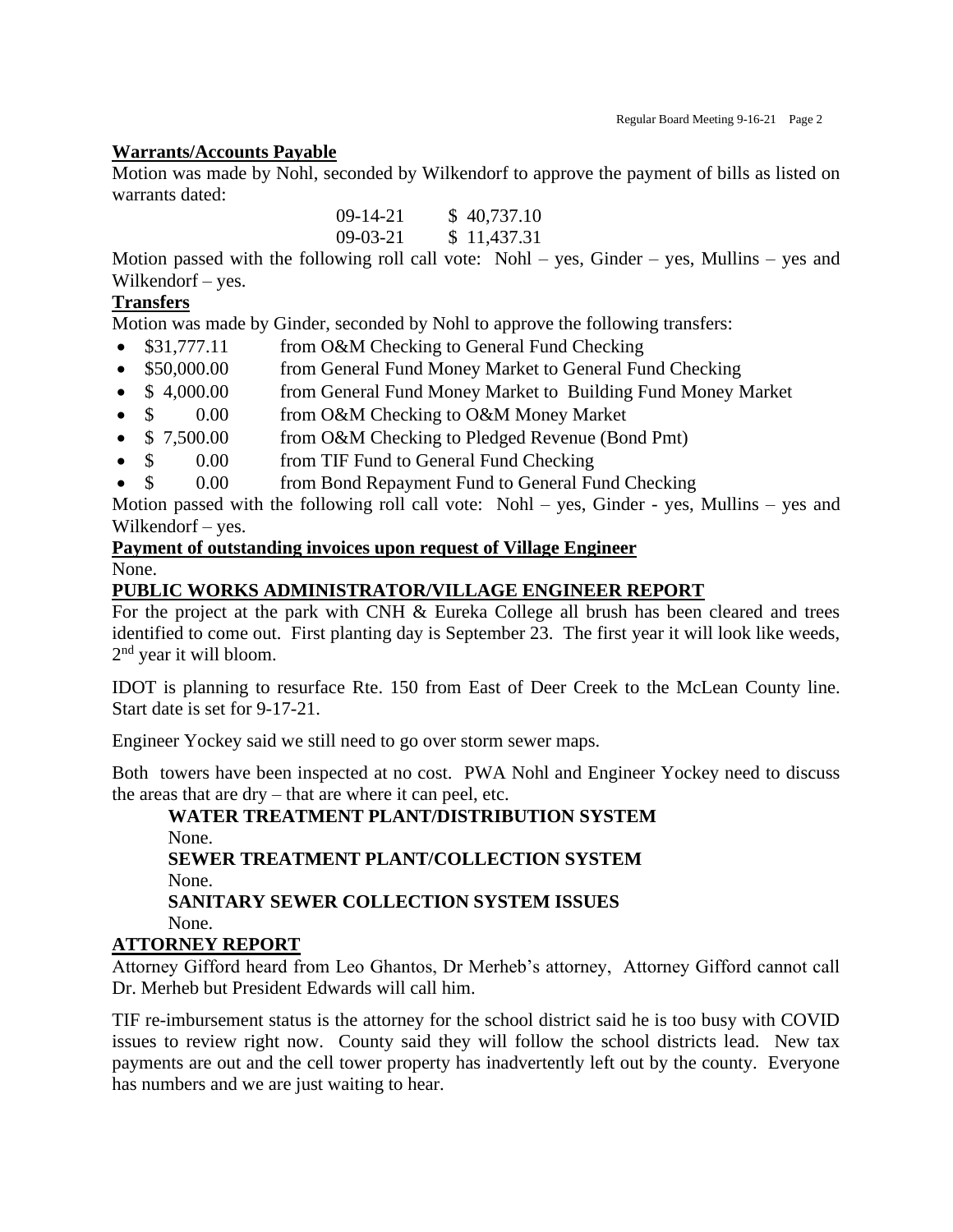## **VILLAGE PRESIDENT'S REPORT**

Village President was absent.

# **OLD BUSINESS**

# **Comprehensive Plan/Mile and a half radius map**

President Edwards and Public Works Administrator Josh Nohl talked about possibly forming a special committee to proceed with the Comprehensive Plan. It could possibly comprise of someone from the Community Club and a couple of Village residents. This would be a good chance for the citizens to get involved. Tabled until the October Regular Board Meeting.

## **Ingress/Egress Easement for Sanitary Sewer Trunk Main**

This involves Dr. Merheb or Hoerr's property. PWA Nohl is trying to get ahold of the Railroad also. The Village is interested in possibly resuming talks with Hoerr's. A Water & Sewer meeting will be scheduled. Engineer Yockey will bring Hoerr proposal then reach out to Hoerr's.

## **Raymond & Cleveland Street Right of Way**

Kevin Coulter signed easement documents. Clerk will have them recorded in Woodford County. PWA is still trying to get ahold of Mike Kamp.

# **Sewer Main Easement – Dr. Merheb & Barn III**

President Edwards will contact Dr. Merheb.

#### **Amendment to Timberline Mobile Estates Water Service Agreement – Letter of Credit**

The Village received a FOIA request for the reimbursement contract for Timberline Estates.

## **Well #2 Replacement**

PWA Nohl received an email from the electrician stating that when they sent their order to Square D for VFD someone there lost the Village's order. It is now reordered with a ship date of 9/23/21.

## **Martin Drive Water Main Loop**

Water main has been tested. It passed pressure and bacterial samples passed. The Village currently has a Construction permit from EPA but once main is done and samples are clear we will send information to EPA for operating permit. Engineer Yockey brought pay request #1 for Hoerr Construction in the amount of \$69,540.26. This includes a portion for a T valve that VIVO agreed to pay for \$1,550.00. Village will pay total bill to Hoerr's and then get reimbursed by VIVO. Motion made by Nohl, seconded by Ginder to approve pay request #1 for \$69,540.26 to Hoerr Construction. Motion passed with the following roll call vote: Nohl – yes, Ginder – yes, Mullins – yes and Wilkendorf – yes.

## **Salt/Cinder Storage Building**

Nothing discussed.

## **I-74 Sanitary Sewer Reimbursement Contract**

Attorney Gifford has taken documents to Woodford County to be recorded.

## **Police Role in Ordinance Violation**

PWA Nohl was going to go through Codebook to identify which ordinance violations the police would take care of, but hasn't had time. This will be on agenda for October Regular Board Meeting.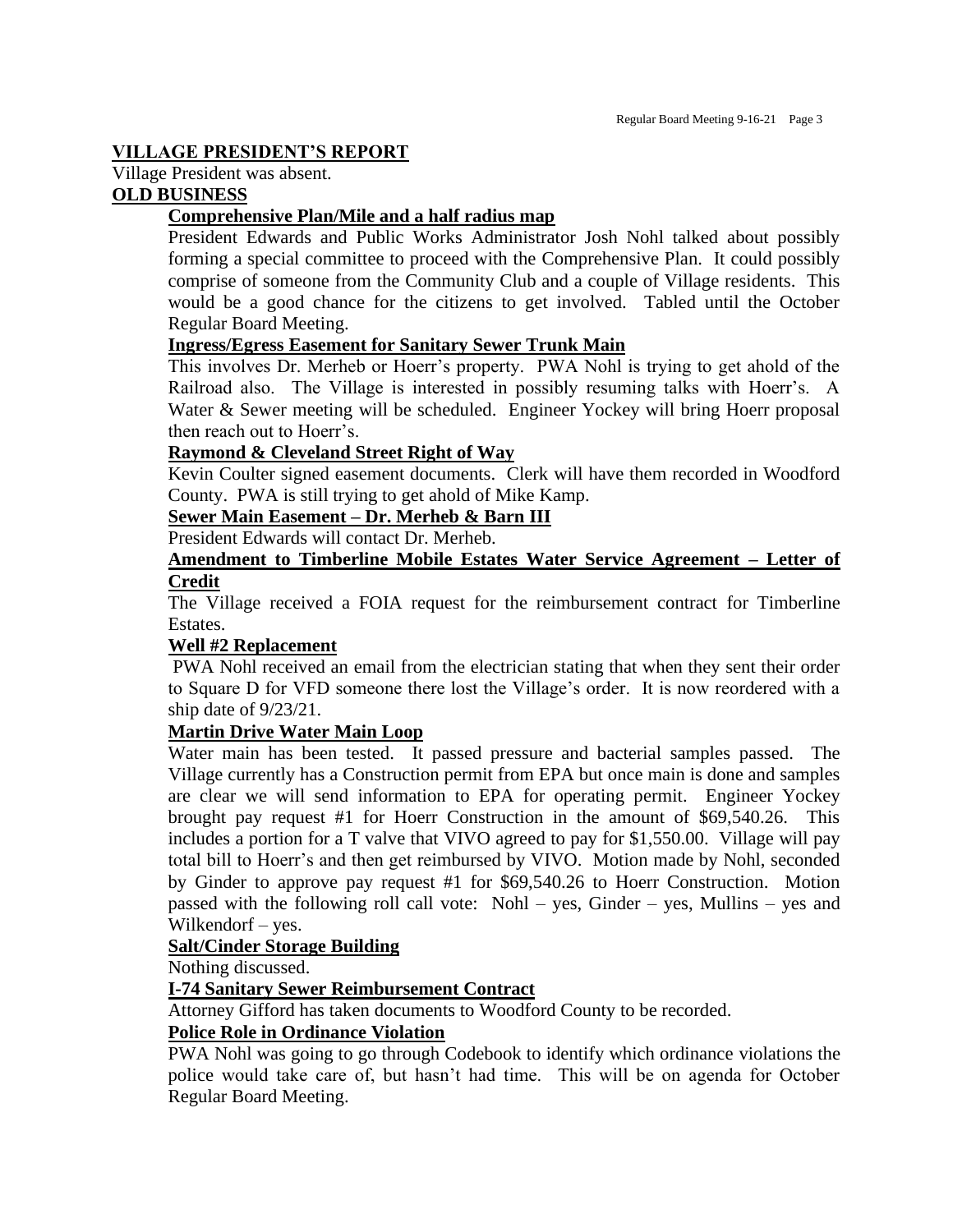#### **Business locating/possible Annexation**

#### Nothing discussed.

## **Water & Sewer Rates**

A Water & Sewer committee meeting will be set to discuss water & sewer rates.

## **Land Sale Request –**

Russ Wiegand has made an offer to buy a very small portion of land the Village owns that is contiguous to his property on Martin Drive. Mr. Wiegand would be purchasing .134 acres (net area) and dedicating .076 acres as dedicated ROW to the Village. Mr. Wiegand offered \$850 for property. Motion was made by Nohl, seconded by Mullins to sell the property to Russ Wiegand for \$807, which is what the Village paid for the property. Motion passed with the following roll call vote: Nohl – yes, Ginder yes, Mullins – yes and Wilkendorf – yes.

## **Possible Water Main Extension**

Route 117 water main extension - last meeting we authorized designing and sending in EPA permits. Engineer Yockey brought design and EPA permits to be signed by Village President. Because Seabbail (Trinity Stone) is paying part of the cost there is a \$240 permit fee. Engineer can prepare bid documents but do not put out for bids until Engineer sees site plan for Trinity Stone. Engineer also needs to send to IDOT for a permit. Construction cost estimate is \$90,000.

## **Speed Limit Martin Drive & Possible 3 way Stop at Martin Drive & Rte. 117**

PWA Nohl, Brad Potts and Attorney Gifford met to discuss legally what they could do. PWA showed a proposed map showing where stop sign and speed limit signs will be posted. Engineer Yockey sent PWA Nohl information regarding regulations. Motion was made by Nohl, seconded by Mullins to implement the plan as presented. Motion passed with the following roll call vote: Nohl – yes, Ginder yes, Mullins – yes and Wilkendorf – yes.

## **NEW BUSINESS**

## **Appointments**

Tabled.

## **Consideration of Right of Way and Dedicated Easement Plat of Martin Drive**

When Vermeer was annexed, the Right of Way Dedication and Easement Plat for water main easement were never recorded. There is also a permanent easement for Knapp Concrete that needs to be recorded. Motion was made by Nohl, seconded by Ginder to have Engineer and Attorney prepare documents to present to Knapp Concrete and Vermeer to record the water main Easement and Dedicated Right of Way. Motion passed with the following roll call vote: Nohl – yes, Ginder yes, Mullins – yes and Wilkendorf – yes.

PWA asked Engineer Yockey to check into what right of way the Village has on Martin Drive. .Engineer Yockey contacted Title company to do a track search on Right of Way along Martin Drive. Duane will bring information back to the Board.

## **Tax Abatement Ordinance – 2013 General Obligation Bonds**

Motion was made by Nohl, seconded by Mullins to approve **Ordinance #21-04**, an Ordinance abating the tax hereto levied for the Year 2021 to pay the principal of and interest on \$630,000 General Obligation Refunding Bonds (Alternate Revenue Source),